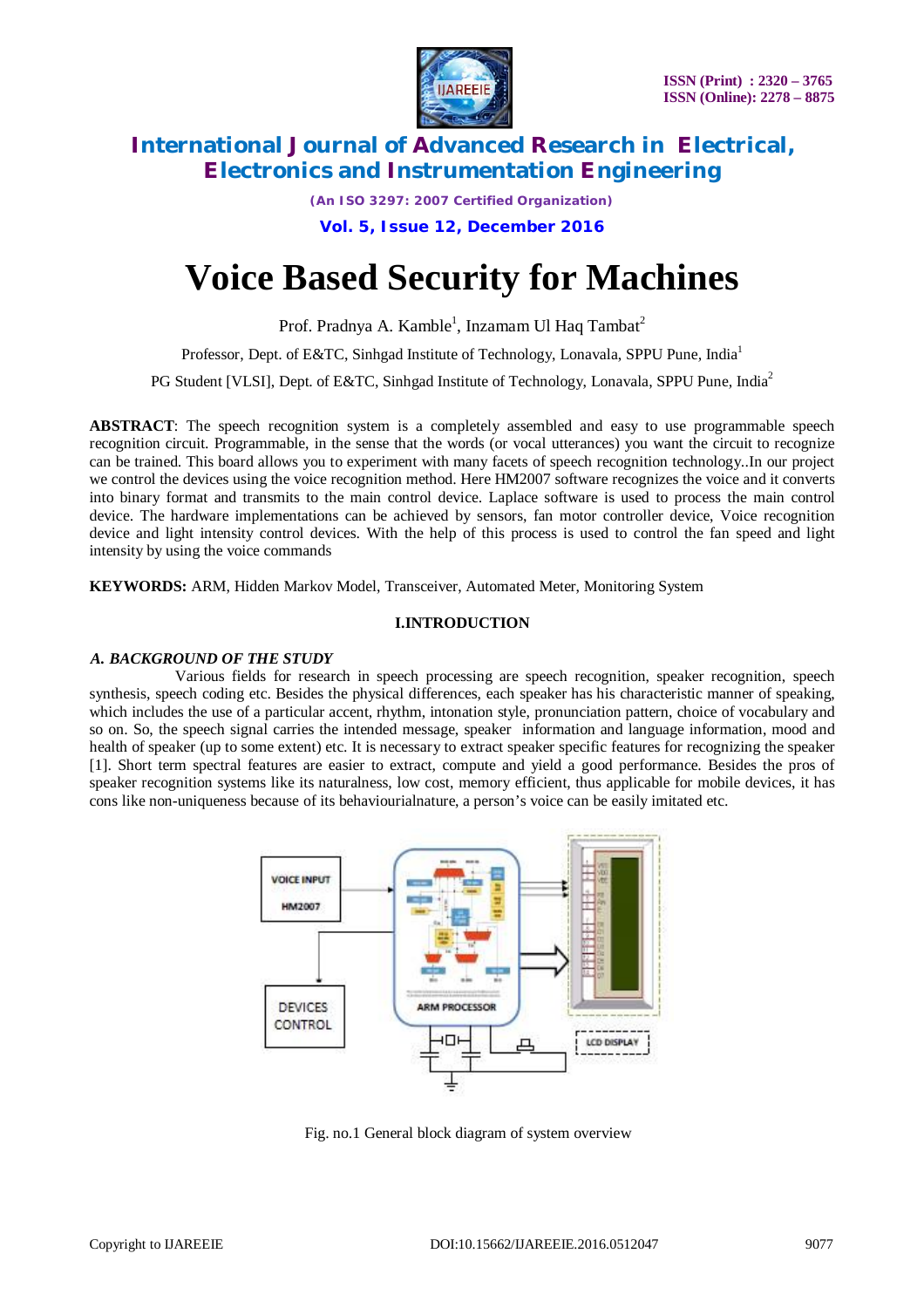

*(An ISO 3297: 2007 Certified Organization)*

## **Vol. 5, Issue 12, December 2016**

# **II.METHODOLOGY**

## *A. OVERVIEW*

 Speech recognition will become the method of choice for controlling appliances, toys, tools and computers. At its most basic level, speech controlled appliances and tools allow the user to perform parallel tasks (i.e. hands and eyes are busy elsewhere) while working with the tool or appliance. The heart of the circuit is the HM2007 speech recognition IC. The IC can recognize 20 words, each word a length of 1.92 seconds. This document is based on using the Speech recognition kit SR-07 from Images SI Inc in CPU-mode with an ATMega 128 as host controller. Troubles were identified when using the SR-07 in CPU-mode. Also the HM-2007 booklet (DS-HM2007) has missing/incorrect description of using the HM2007 in CPU-mode. This appendum is giving our experience in solving the problems when operating the HM2007 in CPU-Mode. A generic implementation of a HM2007 driver is appended as reference. The speech recognition system is a completely assembled and easy to use programmable speech recognition circuit. Programmable, in the sense that we can train the words that we want the circuit to recognize. This circuit board allows



Fig . Basic block diagram of system

us to experiment with many facets of speech recognition technology. It has 8 bit data out which can be interfaced with any microcontroller for further development.

## *B. LEVELS OF THE STUDY*

1. Training: The recognition of a speaker consists of computing its observations (quantized feature vectors), and then computingthe probability of its observations being generated from each of the HMM speaker models. The recognized speaker is the one corresponding to the model with the highest probability The applied testing algorithm is viterbi decoding.

Training Words for Recognition Press "1" (display will show "01" and the LED will turn off) on the keypad, then press the TRAIN key (the LED will turn on) to place circuit in training mode, for word one. Say the target word into the headset microphone clearly. The circuit signals acceptance of the voice input by blinking the LED off then on. The word (or utterance) is now identified as the "01" word. If the LED did not flash, start over by pressing "1" and then "TRAIN" key. You may continue training new words in the circuit. Press "2" then TRN to train the second word and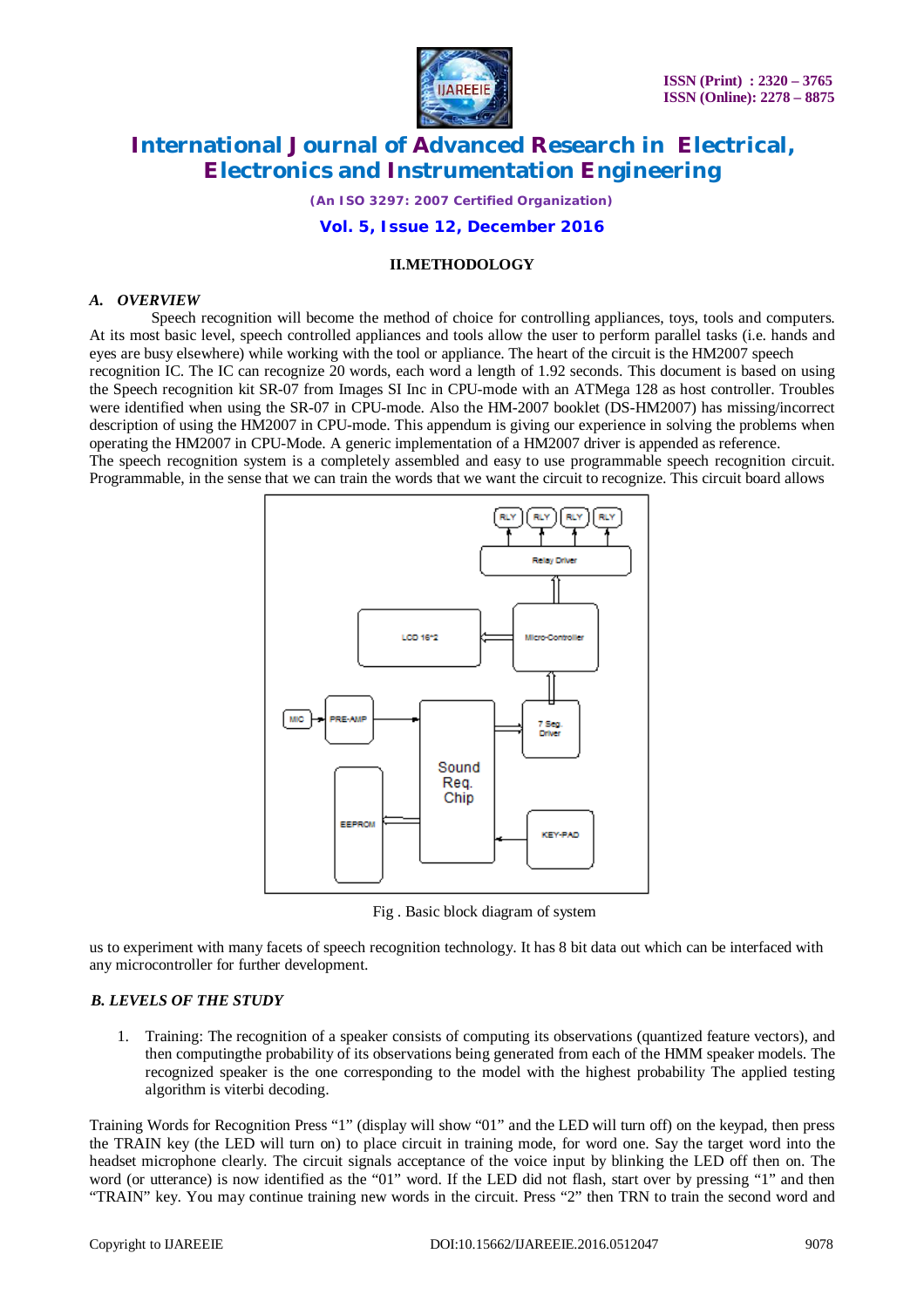

*(An ISO 3297: 2007 Certified Organization)*

# **Vol. 5, Issue 12, December 2016**

so on. The circuit will accept and recognize up to 20 words (numbers 1 through 20). It is not necessary to train all word spaces. If you only require 10 target words that's all you need to train.



Fig. no3 Speaker enrolment and recognition

## 2.Testing Recognition:

Repeat a trained word into the microphone. The number of the word should be displayed on the digital display. For instance, if the word "directory" was trained as word number 20, saying the word "directory" into the microphone will cause the number 20 to be displayed [5].

# 3. Error Codes:

The chip provides the following error codes.

 $55 =$  word to long

 $66$  = word to short

 $77$  = no match

## 4. Clearing Memory

To erase all words in memory press "99" and then "CLR". The numbers will quickly scroll by on the digitaldisplay as the memory is erased [11].

## 5. Changing & Erasing Words

Trained words can easily be changed by overwriting the original word. For instances suppose word six was the word "Capital" and you want to change it to the word "State". Simply retrain the word space by pressing "6" then the TRAIN key and saying the word "State" into the microphone. If one wishes to erase the word without replacing it with another word press the word number (in this case six) then press the CLR key.Word six is now erased.

## 6. Voice Security System

This circuit isn't designed for a voice security system in a commercial application, but that should not prevent anyone from experimenting with it for that purpose. A common approach is to use three or four keywords that must be spoken and recognized in sequence in order toopen a lock or allow entry.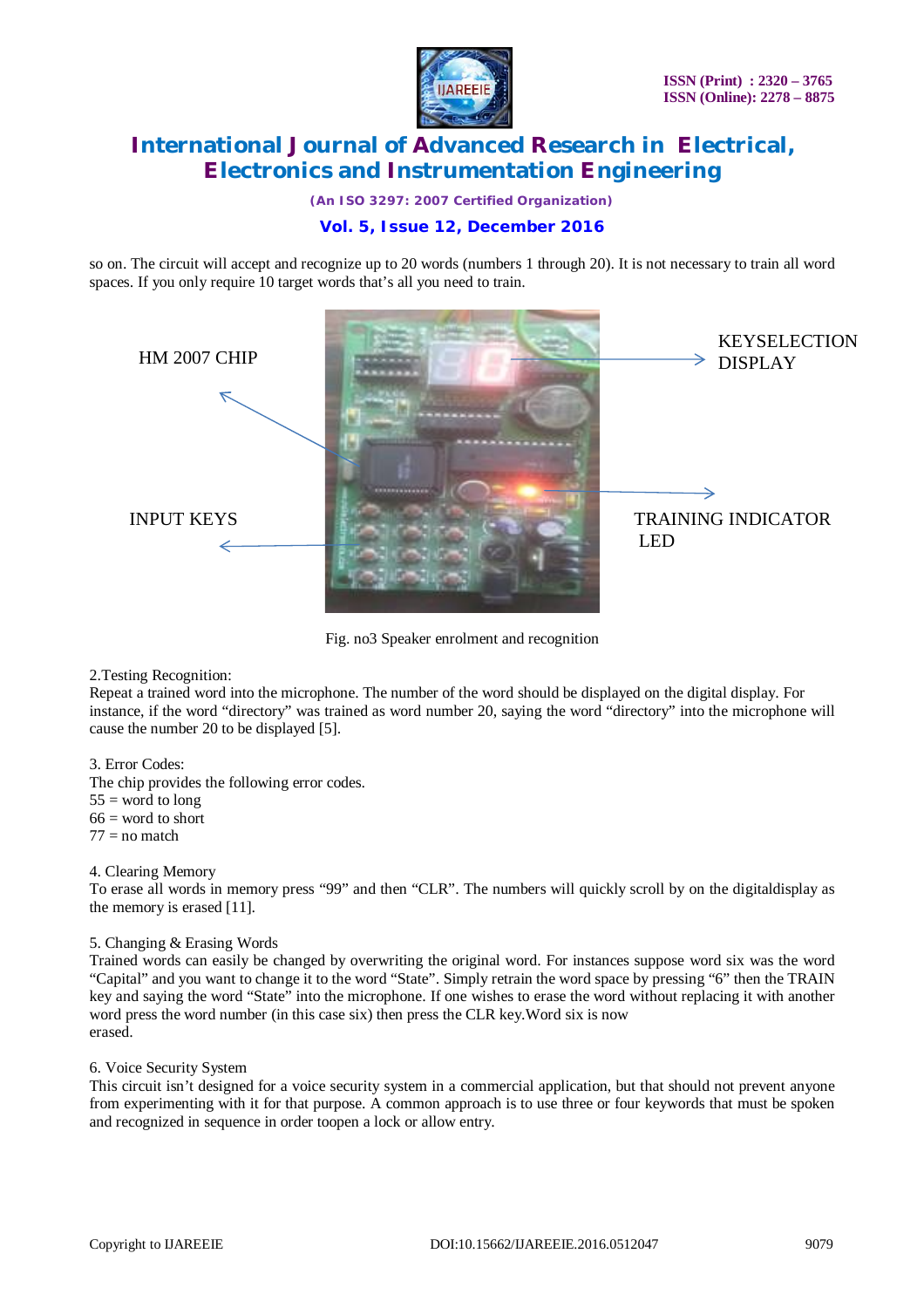

*(An ISO 3297: 2007 Certified Organization)*

# **Vol. 5, Issue 12, December 2016**

# C. SYSTEM CONTROL , POWER SUPPLY AND DISPLAY



Fig. no.4 Power supply , controller and lcd display assembly

ARM7 - The LPC2131/32/34/36/38 microcontrollers are based on a 16/32-bit ARM7TDMI-S CPU with real-time emulation and embedded trace support, that combine the microcontroller with 32 kB, 64 kB, 128 kB, 256 kB and 512 kB of embedded high-speed flash memory. A 128-bit wide memory interface and a unique accelerator architecture enable 32-bit code execution at maximum clock rate. For critical code size applications, the alternative 16-bit Thumb mode reduces code by more than 30 % with minimal performance penalty.

 Due to their tiny size and low power consumption, these microcontrollers are ideal for applications where miniaturization is a key requirement, such as access control and point-of-sale. With a wide range of serial communications interfaces and on-chip SRAMoptions of 8 kB, 16 kB, and 32 kB, they are very well suited for communication gateways and protocol converters, soft modems, voice recognition and low-end imaging, providing both large buffer size and high processing power. Various 32-bit timers, single or dual10-bit 8-channel ADC(s), 10 bit DAC, PWM channels and 47 GPIO lines with up to nine edge or level sensitive external interrupt pins make these microcontrollers particularly suitable for industrial control and medical systems. Enhancements brought by LPC213x/01 devices

Fast GPIO ports enable port pin toggling up to 3.5 times faster than the original LPC213x. They a lso allow for a port pin to be read at any time regardless of its function.

Dedicated result registers for ADC(s) reduce interrupt overhead.

 UART0/1 include fractional baud rate generator, auto-bauding capabilities and handshake flow control fully implemented in hardware.

 Additional BOD control enables further reduction of power consumption. Key features common for LPC213x and LPC213x/01

16/32-bit ARM7TDMI-S microcontroller in a tiny LQFP64 or HVQFN64 package.

 8/16/32 kB of on-chip static RAM and 32/64/128/256/512 kB of on-chip flash program memory. 128-bit wide interface/accelerator enables high-speed 60 MHz operation.

 In-System Programming/In-Application Programming (ISP/IAP) via on-chip bootloader software. Single flash sector or full chip erase in 400 ms and programming of 256 B in 1 ms